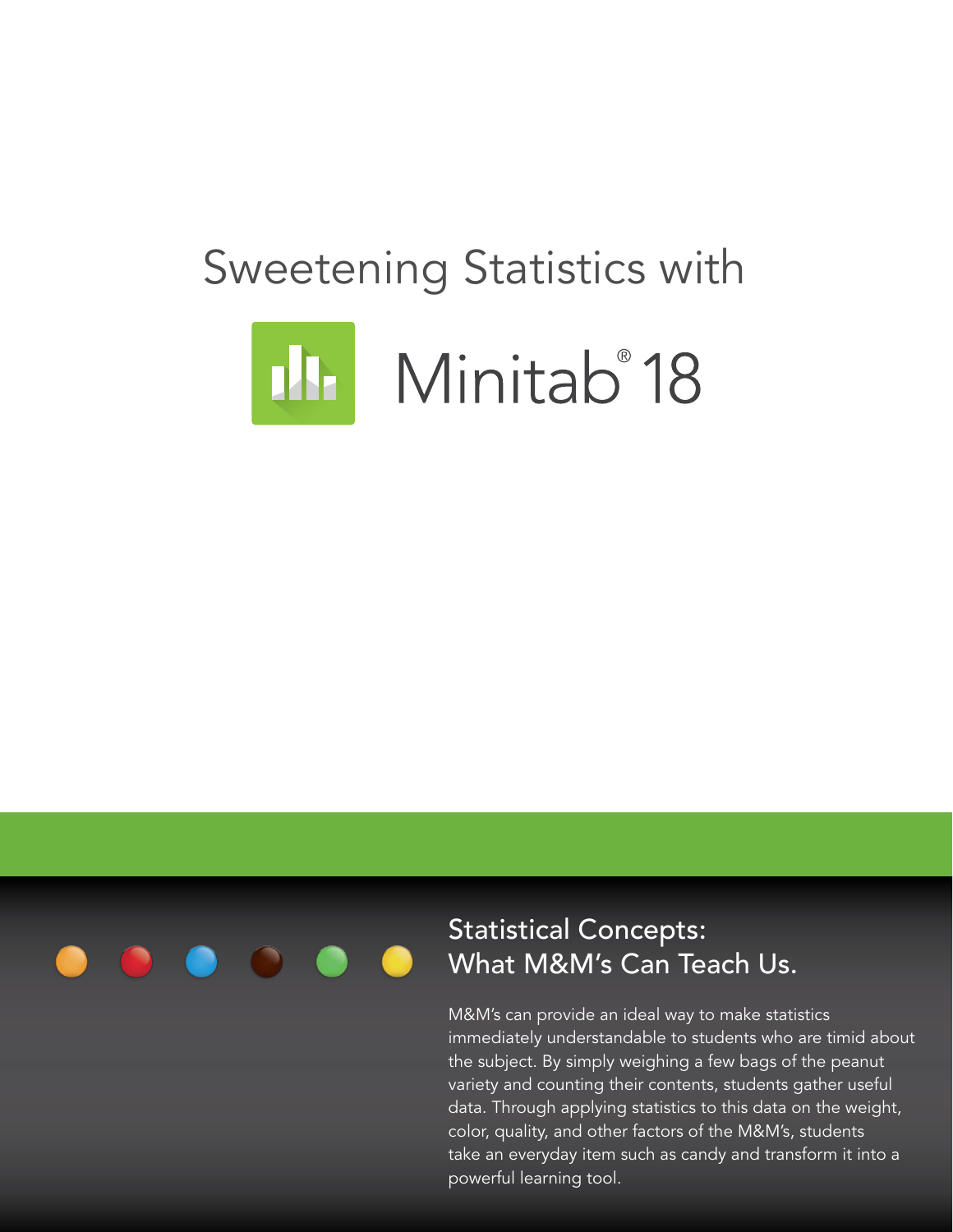

# Are the M&M's weights accurate?

According to the package, each small bag of peanut M&M's should weigh 49.3 grams. To determine if the bag weights are on target, ask the students to measure the weight of say, 30 bags of M&M's and conduct a 1-sample t-test.

In our analysis, the t-test results include a very small p-value of 0.000. Since the p-value is much smaller than an  $α$ -level of 0.05 or even 0.01, we can reject the null hypothesis and conclude that the average bag weight is not equal to 49.3 grams.

In this case, however, it's good news for consumers—we can see from the average weight of 52.040 grams that, in fact, the average bag weight is significantly more than the 49.3 grams target.



### Can two people measure the same weights?

If one person measures 30 bags of M&M's and their friend measures the same 30 bags using the same scale, will they get similar measurements? Students can test this hypothesis using a paired t-test.

In our analysis, the p-value of 0.394 is larger than our chosen  $\alpha$ -level of 0.05. Therefore, we fail to reject the null hypothesis and can conclude that there is not a significant difference between the average measurements taken by the two friends.



### Are there equal amounts of each color in a bag?

A pie chart lets us easily visualize the counts of each color. For example, there were 138 blue M&M's and only 63 red M&M's in our sample. But is the difference between these counts statistically significant? A chi-square test can tell us.

The p-value of 0.000 suggests that the observed counts are significantly different than what we would expect to see if there were an equal number of red, orange, yellow, green, blue, and brown M&M's.



### One-Sample T: Weight(g)

#### **Descriptive Statistics**

| Ν               | Mean   | StDev                  | SE Mean              | 95% CI for u     |
|-----------------|--------|------------------------|----------------------|------------------|
| 30              | 52.040 | 2.807                  | 0.512                | (50.992, 53.088) |
|                 |        |                        |                      |                  |
| <b>Fest</b>     |        |                        |                      |                  |
| Null hypothesis |        |                        | $H_0: \mu = 49.3$    |                  |
|                 |        | Alternative hypothesis | $H_1: \mu \neq 49.3$ |                  |
| T-Value         |        | P-Value                |                      |                  |
|                 | 5.35   | 0.000                  |                      |                  |
|                 |        |                        |                      |                  |

*Results generated using Stat > Basic Statistics > 1-Sample t.*

### Paired T-Test and CI: Person1, Person2

#### **Descriptive Statistics**

| Sample              | N.   | Mean   |       | StDev SE Mean |
|---------------------|------|--------|-------|---------------|
| Person1 30 52.040   |      |        | 2.807 | 0.512         |
| Person <sub>2</sub> | - 30 | 52.047 | 2.802 | 0.512         |

#### **Estimation for Paired Difference**

|            |         | 95% CI for |                       |
|------------|---------|------------|-----------------------|
| Mean       | StDev   | SE Mean    | µ_difference          |
| $-0.00700$ | 0.04435 | 0.00810    | $(-0.02356, 0.00956)$ |

#### **Test**

| Null hypothesis    |                        | $H_0$ : $\mu$ _difference = 0      |
|--------------------|------------------------|------------------------------------|
|                    | Alternative hypothesis | $H_1$ : $\mu$ _difference $\neq 0$ |
| T-Value<br>P-Value |                        |                                    |
| $-0.86$            | 0.394                  |                                    |

*Results generated using Stat > Basic Statistics > Paired t.*

### **Chi-Square Goodness-of-Fit Test**

#### **Observed and Expected Counts**

|          | Test     |            |          | Contribution  |
|----------|----------|------------|----------|---------------|
| Category | Observed | Proportion | Expected | to Chi-Square |
| Red      | 63       | 0.166667   | 103.667  | 15.9528       |
| Yellow   | 96       | 0.166667   | 103.667  | 0.5670        |
| Orange   | 131      | 0.166667   | 103.667  | 7.2069        |
| Blue     | 138      | 0.166667   | 103.667  | 11.3708       |
| Green    | 127      | 0.166667   | 103.667  | 5.2519        |
| Brown    | 67       | 0.166667   | 103.667  | 12.9689       |

#### **Chi-Square Test**

| אנו |                | Chi-Sa P-Value |
|-----|----------------|----------------|
|     | - - -<br>- - - | חרזר           |

*Results generated using Stat > Tables > Chi-Square Goodness-of-Fit Test (One Variable).*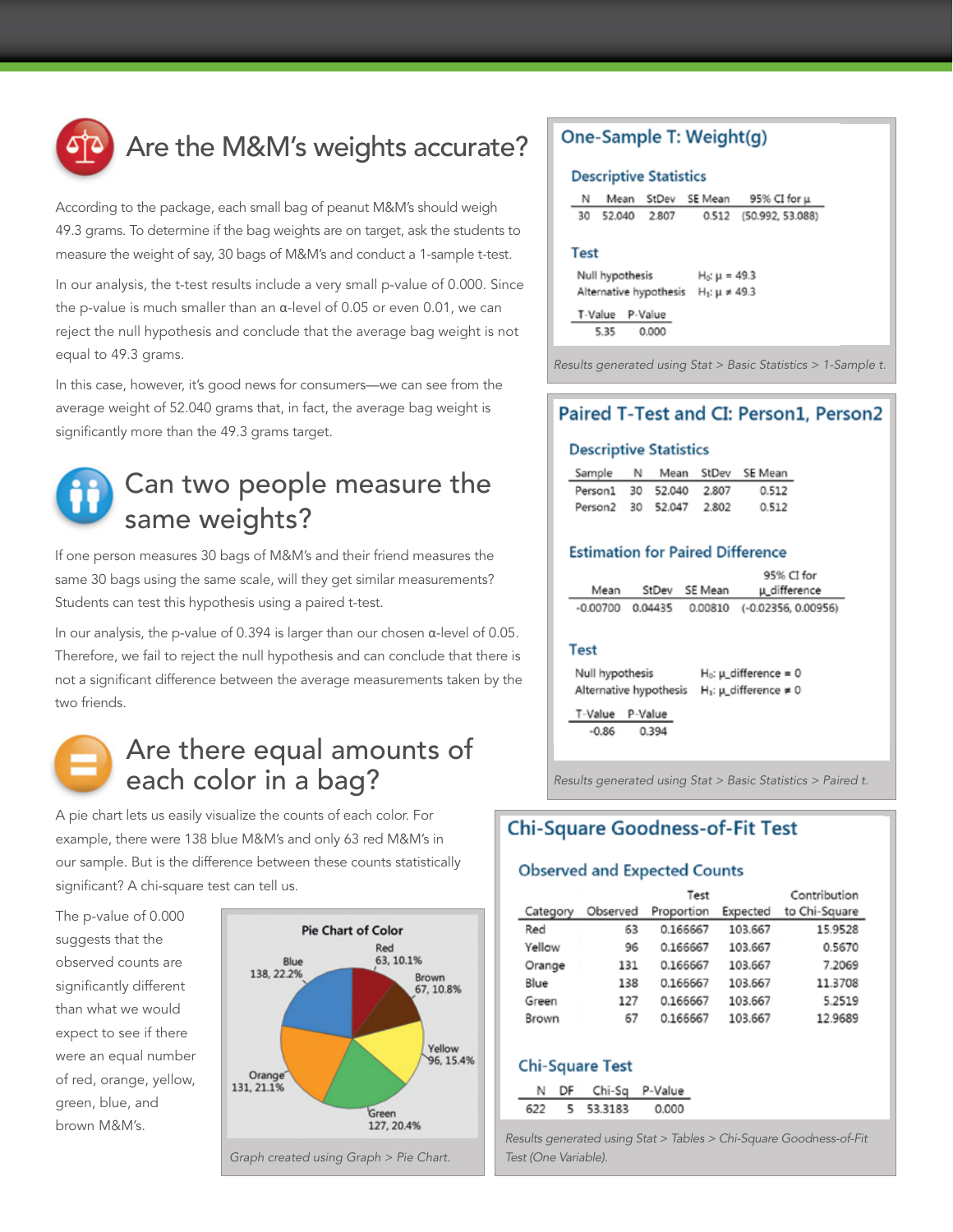### **Test and CI for One Proportion**

#### **Descriptive Statistics**

|         | Ν                                                                                          | Event | Sample p | 95% Lower Bound<br>for p |  |  |
|---------|--------------------------------------------------------------------------------------------|-------|----------|--------------------------|--|--|
|         | 622                                                                                        | 87    | 0.139871 | 0.117497                 |  |  |
|         | Test<br>Null hypothesis<br>$H_0$ ; $p = 0.15$<br>Alternative hypothesis<br>$H_1: p > 0.15$ |       |          |                          |  |  |
| P-Value |                                                                                            |       |          |                          |  |  |
|         | 0.776                                                                                      |       |          |                          |  |  |
|         | Results generated using Stat > Basic                                                       |       |          |                          |  |  |

*Statistics > 1 Proportion.*



### Correlation: Weight(q), Count

#### Correlations

Pearson correlation 0.458 P-value 0.011

*Results generated using Stat > Basic Statistics > Correlation.*





# Do enough M&M's have the "m"?

M&M's are easily identified by the signature "m" printed on each piece of candy. It must pose a challenge to stamp the familiar symbol on a surface as uneven as a peanut M&M. It's not surprising, therefore, that sometimes this "m" is not perfectly printed.

Suppose there is a requirement that no more than 15% of M&M's have a misprinted "m." If we count the total number of M&M's and the number with misprints, we can conduct a 1 proportion test.

Of the 622 M&M's we evaluated, 87 had misprints. Using a 1 proportion test and an alternative hypothesis of greater than 15%, we get a p-value of 0.776. Because the p-value is greater than an  $α$  equal to 0.05, we can conclude that the proportion of misprinted M&M's is 15% or less.



# Is there a correlation between the number of M&M's in each bag and the bag weights?

You may suspect that as the number of M&M's in each bag increases, so does the weight of the bags. We can use a scatterplot to examine this relationship and a correlation test to see if this theory is true.

The scatterplot of our data shows that, in general, as the number of M&M's in a bag increases, so does the weight. In addition, the correlation p-value of 0.011 indicates that we can reject the null hypothesis and conclude that there is a significant positive, linear relationship between the bag weights and the number of M&M's inside.



# Additional Considerations

Although measuring Gage repeatability and reproducibility is well beyond the scope of a typical university statistics course, you can also use M&M's to teach more advanced statistical techniques. For instance, we used Minitab to create a Gage R&R measurement plan, followed the plan to measure 10 bags of M&M's twice each in a random order, and then analyzed the measurement results.

The resulting total Gage R&R percent study variation of 1.14% is well below the 10% ideal, indicating that very little variation was due to the measurement system. In addition, the R Chart is in control, while the XBar Chart is out-of-control. Therefore, our measurement system is acceptable.